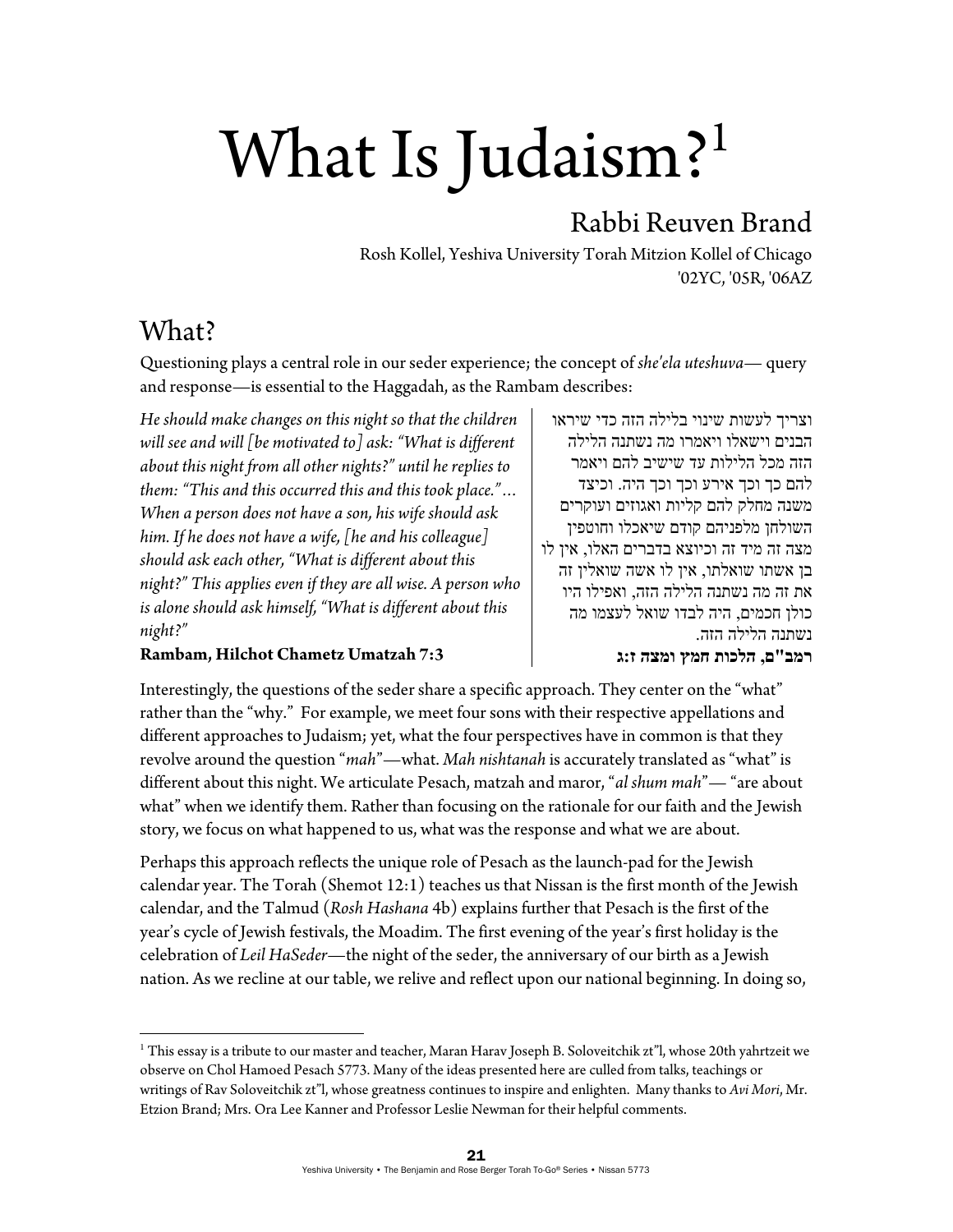we consider the basic questions of what Judaism is about in the first place.<sup>2</sup> What is our religion and what does it mean to us? This process of questioning is similar to one of a potential convert, who approaches the Jewish community with a curiosity of what Judaism is about. A potential convert doesn't ask why be Jewish, for we have no response to such a person. In fact, we discourage potential converts when they approach. We do not seek converts, proselytizing why people should join the Jewish faith. We simply share answers to the "what" questions in response to those who ardently pursue our path. For example, we tell potential converts the specific details of gifts to the poor. It is fitting, then, that the Exodus is viewed by the Talmud as the first step in our collective conversion process to Judaism (*Yevamot* 46a).

This background to the seder places a challenge before us. For despite being one of Judaism's most widely observed rituals—one that has been practiced punctiliously within families for generations—many of us are stymied by the fundamental questions the seder raises. We repeat the words of its printed text but often lack true understanding of the answers it challenges us to provide. The basic question "what is this"—what is Judaism and for what did G-d take us out of Egypt—may still remain unresolved when we clear the last crumbs of matzah from the table. Perhaps with greater attention to the seder and the Haggadah we can each begin to formulate the contours of an answer for ourselves.

# What is Judaism?

This profound and complex question has a multi-faceted answer, perhaps reflected in the Torah itself. The Torah is multidimensional. It is a book that contains a range of mitzvot- specific, required actions that we are obligated to observe. It also contains a collection of narratives that teach us a framework of religious beliefs and a set of divine values. Finally, the Torah is also a story—the story of a people, a family and a nation. Perhaps we can suggest that the Torah is a mirror reflection of Judaism. Hence, Judaism is a set of practices, beliefs, values and a communal entity.<sup>3</sup>

As the seder night pours the foundation for our Jewish year, it can shed light on these four concepts. Let us examine how the Talmudic architects of the seder and the framers of the Haggadah created an experience that educates these four principles.

## **1. Mitzvot**

The central element of the Pesach seder is the *korban Pesach*. We re-experience it on its anniversary—the night after the fourteenth of Nissan—in the form of matzah and maror in the absence of a Beit Hamikdash. This mitzvah of *korban Pesach* is replete with detailed specifications that govern the way it is purchased, slaughtered, prepared and eaten. We teach these provisos to the inquisitive, "wise" son, including even those restrictions that apply after the Pesach meal is over: "that we may not eat after the Pesach *afikoman*." The complexities and nuances of the laws of Pesach and its symbols, the matzah and maror, remind us of the responsibilities and focused

<sup>2</sup> Much like *na'aseh venishma*, we will do and we will (then) listen, first we identify what it is before inquiring about its rationale.

 $^3$  The four categories were developed through numerous discussions with students at Ida Crown Jewish Academy and Fasman Yeshiva High School during programs facilitated by the YU Torah Mitzion Kollel of Chicago.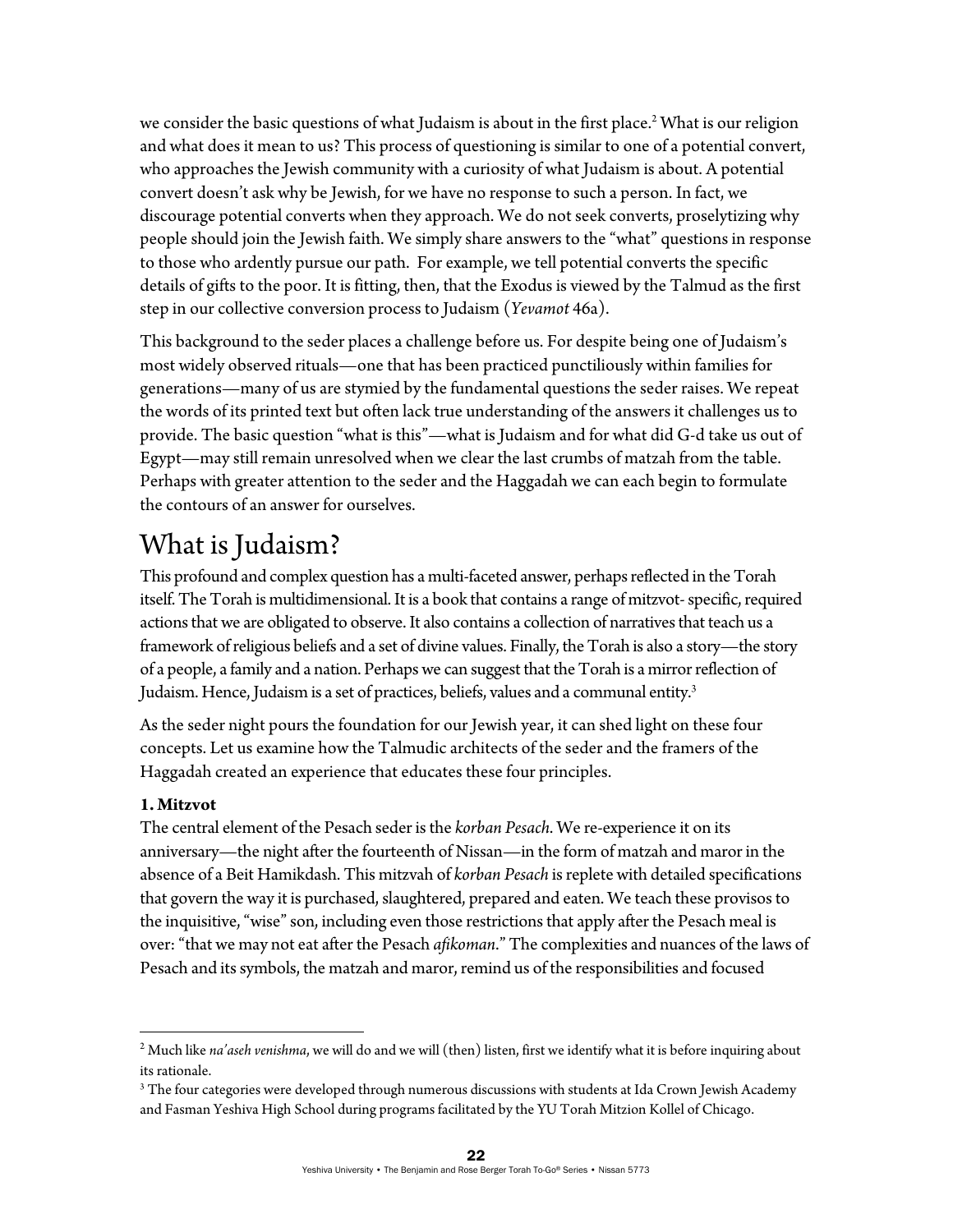actions that are part and parcel of the Jewish covenant. We understand that Judaism is comprised of commandments and boundaries within which we walk.<sup>4</sup>

A fundamental aspect of this system of actions and responsibilities, of halacha, is that it places limits upon human beings and challenges us to sacrifice when we encounter them. Much as one might like to share a slice of *korban Pesach* with a friend or neighbor who happens to visit during the seder meal, the guest must be turned away, for each *korban Pesach* is only eaten by those who were appointed prior to its slaughter. Similarly, one must constrain oneself to eating the *korban Pesach* in only one designated location, for it may not be eaten in multiple groups. These laws are reflective of the character of halacha and Judaism in general, as Rabbi Joseph B. Soloveitchik explained:

*In a word, Halacha requires of man that he possess the capability of withdrawal. Of course, as we have made evident above, man is called, following the movement of withdrawal, to advance once again, toward full victory.* 

"Catharsis" *Tradition* 17:2 (Spring 1978, p. 46)

Through our seder experience we understand that to leave Egypt and accept Judaism means that we embrace a binding set of mitzvot that guide our lives and often call for sacrifice to elevate ourselves.

#### **2. Beliefs**

At the same time, the seder (like the Torah) is much more than a series of laws and limits. It is also a series of truths we avow. Through the seder experience we reaffirm the fundamental beliefs of Judaism. The Haggadah makes a clear statement regarding the foundation of our monotheistic tradition in the Exodus, as it cites the Midrash:

*"And the Lord took us out of Egypt," not by an angel, not by seraph, nor by a messenger, rather the Holy One, blessed be He, Himself, in His glory! as is said: "For I will pass through the land of Egypt in this night, and I will smite all the firstborn in the land of Egypt, both man and beast, and against all the gods of Egypt I will execute judgments, I am the Lord." "For I will pass through the land of Egypt," I myself, not an angel; "And I will smite all the firstborn" I myself, not a seraph; "And against all the gods of Egypt I will execute judgments," I myself, not a messenger; "I am the Lord,"* —*I am He, no other!* 

ויוציאנו ה' ממצרים, לא על ידי מלאך ולא על ידי שרף ולא על ידי שליח, אלא הקב"ה בכבודו ובעצמו. שנאמר: "ועברתי בארץ מצרים בלילה הזה, והכיתי כל בכור בארץ מצרים מאדם עד בהמה. ובכל אלוהי מצרים אעשה שפטים, אני ה".' ועברתי בארץ מצרים, אני ולא מלאך. והכיתי כל בכור, אני ולא שרף. ובכל אלוהי מצרים אעשה שפטים, אני ולא שליח. אני ה', אני ולא אחר! **הגדה של פסח** 

## **Passover Haggadah**

In contrast to the multiplicity of Egyptian deities, Judaism has only one G-d.

We address many other core beliefs through our study of the Exodus. For example, we do not have a specific firsthand human account of the creation of the world by Hashem. Instead, we have the miraculous events of the Exodus to teach us about the existence of G-d and the basic

<sup>4</sup> Hence the word "mitzvah" means commandment, not good deed; and the word "*issur*" connotes a tether—a limit that constrains and connects. Halacha is a specific path along which we walk.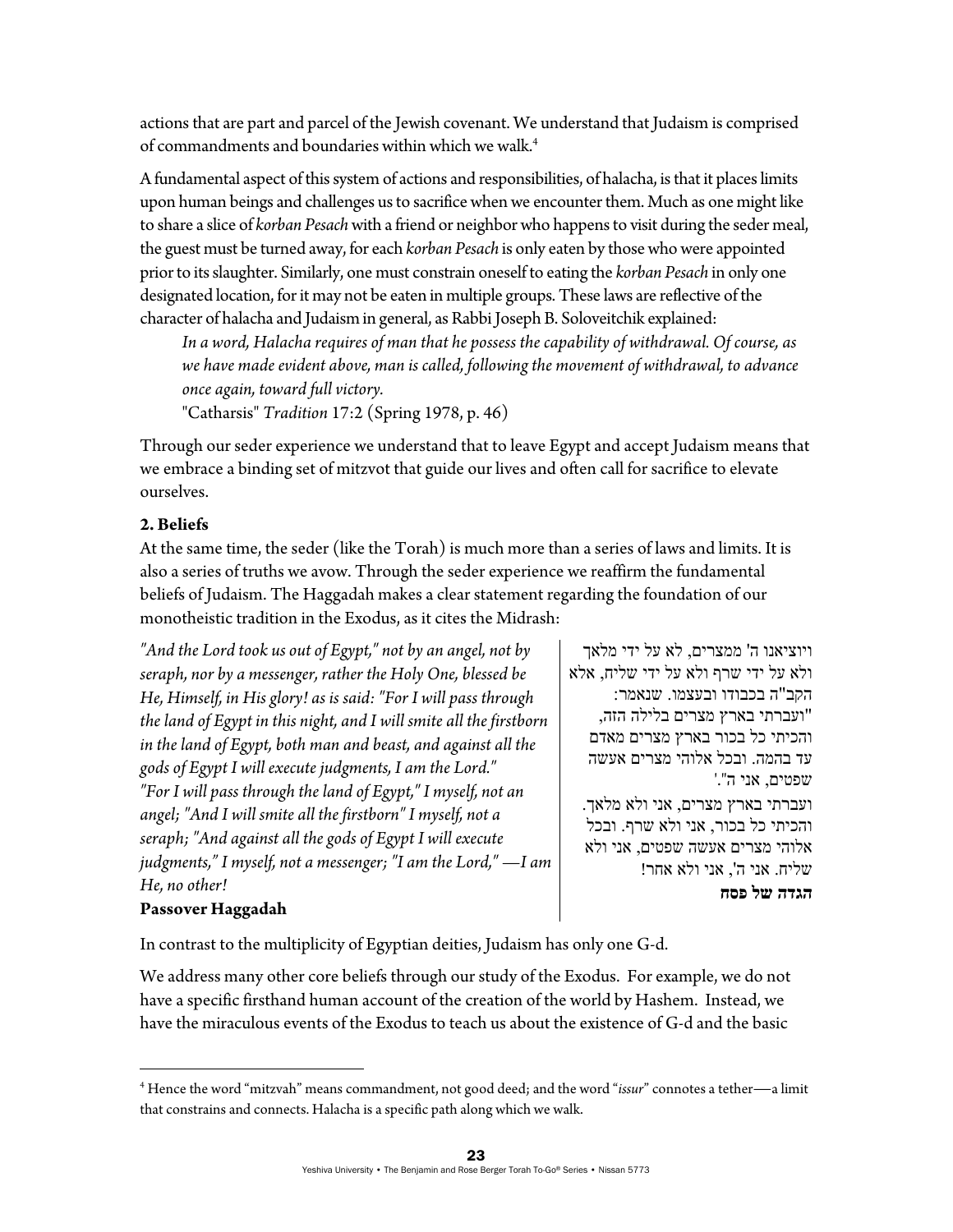tenets of Judaism. Through a study of these events we learn about G-d, how He acts and directs the world. Hence, Ramban explains that we have so many allusions to the Exodus throughout many mitzvos, as the Exodus establishes much of our belief system:

*And now I shall declare to you a general principle in the reason of many commandments. Beginning with the days of Enosh when idol-worship came into existence, opinions in the matter of faith fell into error. Some people denied the root of faith by saying that the world is eternal; they denied Eternal and said: It is not He [Who called forth the world into existence]. Others denied His knowledge of individual matters, and they say, How doth G-d know? And is there knowledge in the Most High? Some admit His knowledge but deny the principle of providence and make men as the fishes of the sea, [believing] that G-d does not watch over them and that there is no punishment or reward for their deeds, for they say the Eternal hath forsaken the land. Now when G-d is pleased to bring about a change in the customary and natural order of the world for the sake of a people or an individual, then the voidance of all these [false beliefs] becomes clear to all people, since a wondrous miracle shows that the world has a G-d Who created it, and Who knows and supervises it, and Who has the power to change it. And when that*  wonder is previously prophesied by a prophet, another principle is further *established, namely, that of the truth of prophecy, that G-d doth speak with man, and that He revealeth His counsel unto His servants the prophets, and thereby the whole Torah is confirmed. This is why Scripture says in connection with the wonders [in Egypt]: That thou [Pharoah] mayest know that I am the Eternal in the midst of the earth, which teaches us the principle of providence, i.e., that G-d has not abandoned the world to chance, as they [the heretics] would have it; That thou mayest know that the earth is the Eternal's, which informs us of the principle of creation, for everything is His since He created all out of nothing; That thou mayest know that there is nothing like Me in all the earth, which indicates His might, i.e., that He rules over everything and that there is nothing to withhold Him. The Egyptians either denied or doubted all of these [three] principles, [and the miracles confirmed their truth]. Accordingly, it follows that the great signs and wonders constitute faithful witness to the truth of the belief in the existence of the Creator and the truth of the whole Torah.*  **Ramban, Shemot 13:16** 

ועתה אומר לך כלל בטעם מצות רבות. הנה מעת היות ע"ג בעולם מימי אנוש החלו הדעות להשתבש באמונה, מהם כופרים בעיקר ואומרים כי העולם קדמון, כחשו בה' ויאמרו לא הוא, ומהם מכחישים בידיעתו הפרטית ואמרו איכה ידע אל ויש דעה בעליון (תהלים עג יא), ומהם שיודו בידיעה ומכחישים בהשגחה ויעשו אדם כדגי הים שלא ישגיח האל בהם ואין עמהם עונש או שכר, יאמרו עזב ה' את הארץ. וכאשר ירצה האלהים בעדה או ביחיד ויעשה עמהם מופת בשנוי מנהגו של עולם וטבעו, יתברר לכל בטול הדעות האלה כלם, כי המופת הנפלא מורה שיש לעולם אלוה מחדשו, ויודע ומשגיח ויכול. וכאשר יהיה המופת ההוא נגזר תחלה מפי נביא יתברר ממנו עוד אמתת הנבואה, כי ידבר האלהים את האדם ויגלה סודו אל עבדיו הנביאים, ותתקיים עם זה התורה כלה. **רמב"ן, שמות יג:טז**

We understand that the most sensory and experiential event in the Jewish calendar is focused on identifying, strengthening and transmitting core Jewish beliefs.<sup>5</sup>

 $^5$ A careful study of the ten plagues reveals that the three tiers taught in Rebbi Yehuda's acronym דצ"ך עד"ש באח, respectively, relate to a specific lesson in *emunah*, faith, that we are supposed to learn. Each of the first plagues of the sets is introduced with a warning to Paroh that contains the message we are supposed to learn: 'ה אני כי –for I am G-d, הארץ בקרב' ה אני כי—for I am G-d in the midst of the land,הארץ בכל כמוני אין כי—for there is none like Me in all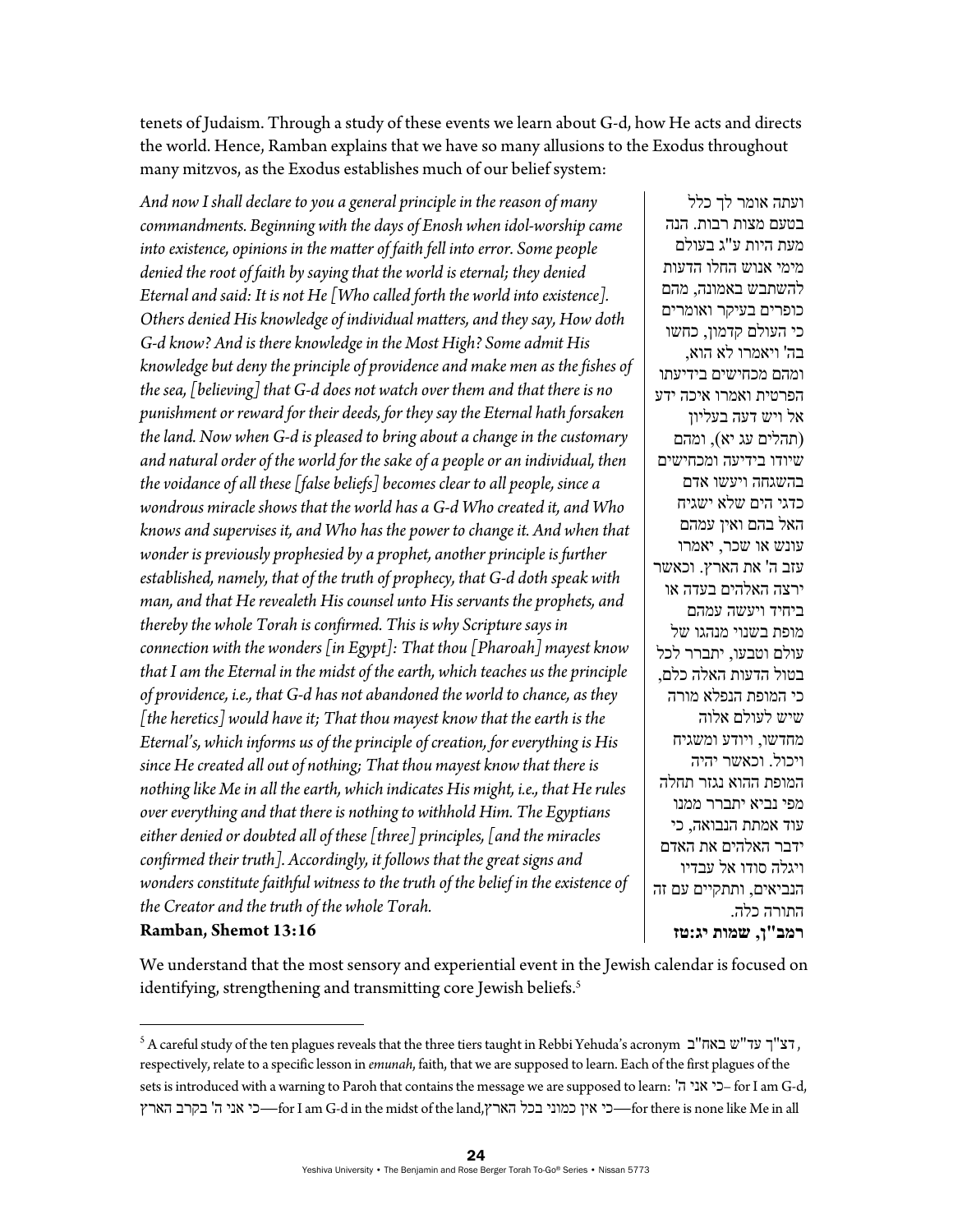#### **3. Values**

As Divine agents in this world, Judaism calls us to the ideal of *imitatio Dei*—to imitate the values of our Creator, as the Rambam teaches:

*And we are commanded to walk in these ways that are good and straight paths*—*as Deuteronomy [28:9] states: "And you shall walk in His ways."[Our Sages] taught [the following] explanation of the mitzvah: Just as He is called "Gracious," you should be more gracious; Just as He is called "Merciful," you shall be merciful; Just as He is called "Holy," you shall be holy; In a similar manner, the prophets called God by other titles: "Slow to anger," "Abundant in kindness," "Righteous," "Just," "Perfect."*  **Rambam, Hilchot Deot 1:5-6** 

ומצווין אנו ללכת בדרכים האלו הבינונים והם הדרכים הטובים והישרים שנאמר והלכת בדרכיו. כך למדו בפירוש מצוה זו, מה הוא נקרא חנון אף אתה היה חנון, מה הוא נקרא רחום אף אתה היה רחום, מה הוא נקרא קדוש אף אתה היה קדוש, ועל דרך זו קראו הנביאים לאל בכל אותן הכנויין ארך אפים ורב חסד צדיק וישר תמים גבור וחזק וכיוצא בהן, להודיע שהן דרכים טובים וישרים וחייב אדם להנהיג עצמו בהן ולהדמות אליו כפי כחו. **רמב"ם, הל' דעות א:ה-ו**

Values, like the ones enumerated by the Rambam above, are principles that shape our attitudes and guide our actions. They are subtle and nearly impossible to convey in a direct command; rather, values must be conveyed by circumscription, through modeling. Hence, our seder becomes a laboratory for modeling Jewish values that are central to our faith.

For example, the value of truth must be learned and conveyed by seeking truth through the exercise of question and answer, never being satisfied with one's previous knowledge. We now appreciate the Haggadah's requirement of *afilu kulanu chachamim*—even the most learned individuals—must re-examine the story each year.

The value of gratitude is learned by actually expressing thanks, as we do in the lyrics of the Dayeinu poem and the subsequent passage *Al Achat Kama V'Chama*—"how much more so."

Compassion and concern for others must be lived by inviting those less fortunate to share in our blessings. This, explained Rabbi Soloveitchik, is why we begin the seder with a preamble:

*No wonder our seder commences with the declaration, "Ha lahma anya, This is the bread of poverty." Whatever we possess, even if it is just the bread of the poor, or poor bread, is too much for us and we invite all to come and share with us: "Let all who are hungry come and eat."… It is a proclamation that we are ready to help one another. Pesach night is a time of sharing…*  (*Festival of Freedom*, pp. 23, 46)

#### **4. Community**

Finally, Judaism is unique in that it is not just a faith; it is a community. Judaism has been characterized by some as a race (usually in a pejorative sense) or a family (although unlike the Amish, we accept converts); but as a community it is something unique, as Rabbi Soloveitchik described:

*The community in Judaism is not a functional-utilitarian, but an ontological one. The community is not just an assembly of people who work together for their mutual benefit, but a* 

<u> 1989 - Johann Stoff, amerikansk politiker (d. 1989)</u>

the land, respectively. For greater insight, see the Maharal's commentary on the Haggadah and *Haggadah Shirat Miriam* of Rav Yosef Zvi Rimon, pp. 205- 210.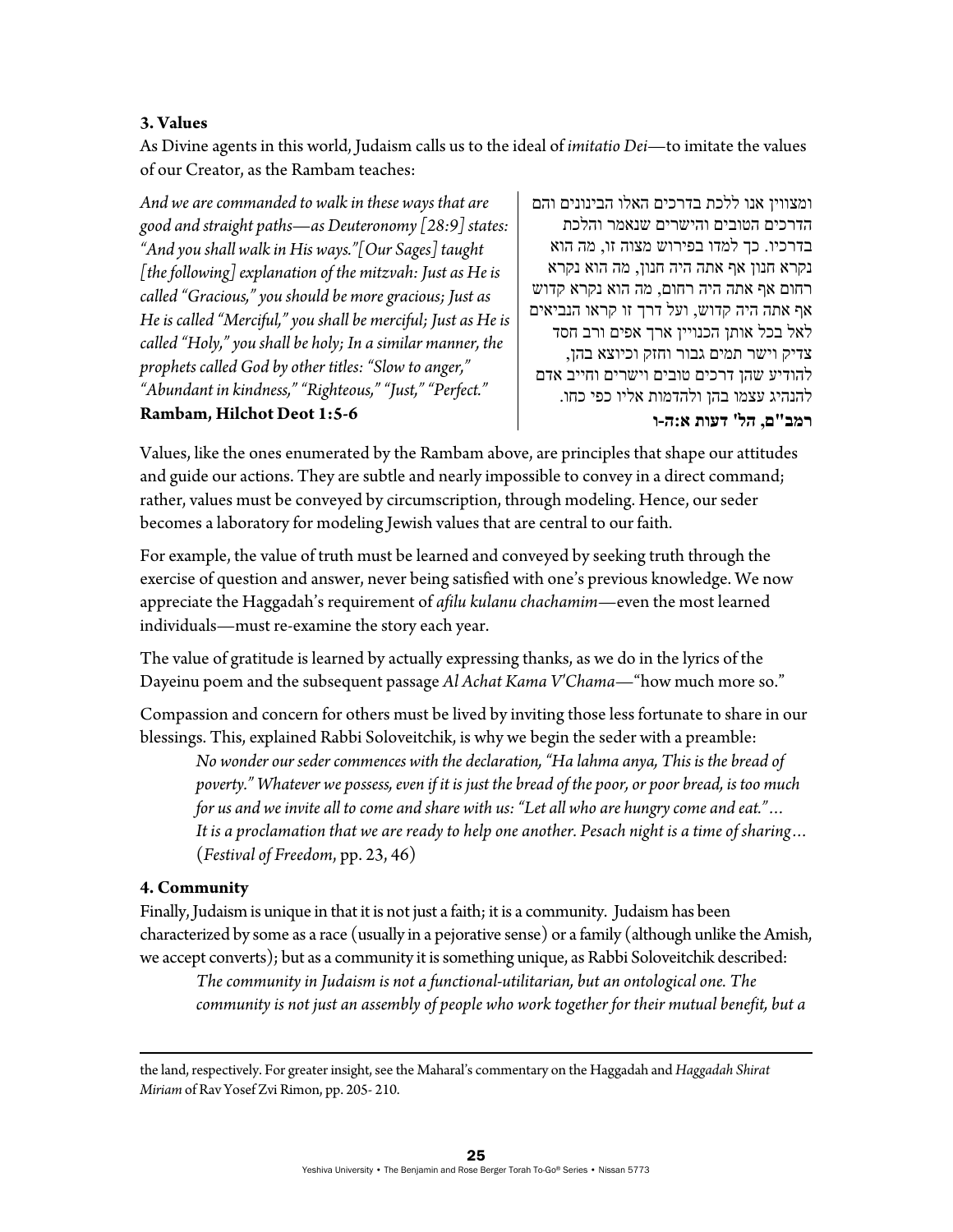*metaphysical entity, an individuality; I might say, a living whole. In particular, Judaism has stressed the wholeness and the unity of Knesset Israel, the Jewish community. The latter is not a conglomerate. It is an autonomous entity, endowed with a life of its own. We, for instance, lay claim to Eretz Israel. God granted the land to us as a gift. To whom did He pledge the*  land? Neither to an individual, nor to a partnership consisting of millions of people. He gave it *to the Knesset Israel, to the community as an independent unity, as a distinct juridic metaphysical person. He did not promise the land to me, to you, to them; nor did He promise the land to all of us together. Abraham did not receive the land as an individual, but as the father of a future nation. The Owner of the Promised Land is the Knesset Israel, which is a community persona. However strange such a concept may appear to the empirical sociologist, it is not at all a strange experience for the Halachist and the mystic, to whom Knesset Israel is a living, loving, and suffering mother.* 

("The Community," *Tradition* 17:2 [Spring 1978], pp. 9)

This sense of community is an essential aspect of the seder, whose roots can be traced back to the original Pesach evening in Egypt. When Hashem first instructs Moshe regarding the *korban*, He states that Moshe should speak not merely to the children of Israel, but rather to *kol kehal adat Yisrael* - the entire congregation of Israel—about the commandment. The communal nature of the event is stressed in the manner in which the *korban* is slaughtered:

*and you shall keep it unto the fourteenth day of the same month; and the whole assembly of the congregation of Israel shall slaughter it at dusk.* **Shemot 12:6** 

ָוְהָיָה לַכֶּם לְמָשָׁמֱרֵת, עַד אַרְבָּעָה עַשַׂר יוֹם לַחֹדֵשׁ הָזֶה; <u>וְשָׁחֲטוּ אֹתוֹ, כֹּל קְהַל עֲדַת-יְשָׂראֵל--בִּין הַעֲרְבַּיִם.</u> **שמות יב:ו** 

The collective quality of the Pesach is underscored by the three different words used to describe the community: ישראל, עדת, ישראל ,קהל, עדת, ישראל ,קהל, עדת communal even though it is offered by individual Jews, since it is offered in the Beit Hamikdash in three large groups, paralleling the three Biblical terms. Pesach is the model for interconnectedness of community, which creates the legal concept of *shlichut*—agency (*Kiddushin* 41b). This sense of community is felt at seder tables throughout generations at which families and friends, young and old gather together and share the experience, strengthening the sense of community that transcends time and place. The Haggadah is the story of the Jewish people, beginning with the founding fathers and ending with the future redemption; this, too, is a definitional dimension of Judaism.6 Judaism is a community.

# What for?

We conclude the seder with a monumental intellectual achievement, having grown in our awareness and understanding of Judaism. Yet there is something missing, if not deficient, if this is all we have achieved. Rabbi Soloveitchik, in a published letter, once noted this lacuna as a general educational challenge that faced the American Jewish community during his lifetime:

 $^6$  We learn from our mystical traditions that הוא חד הוא וקוב"ה חד הוא ישראל ישראל -Israel, the Torah and G-d are one.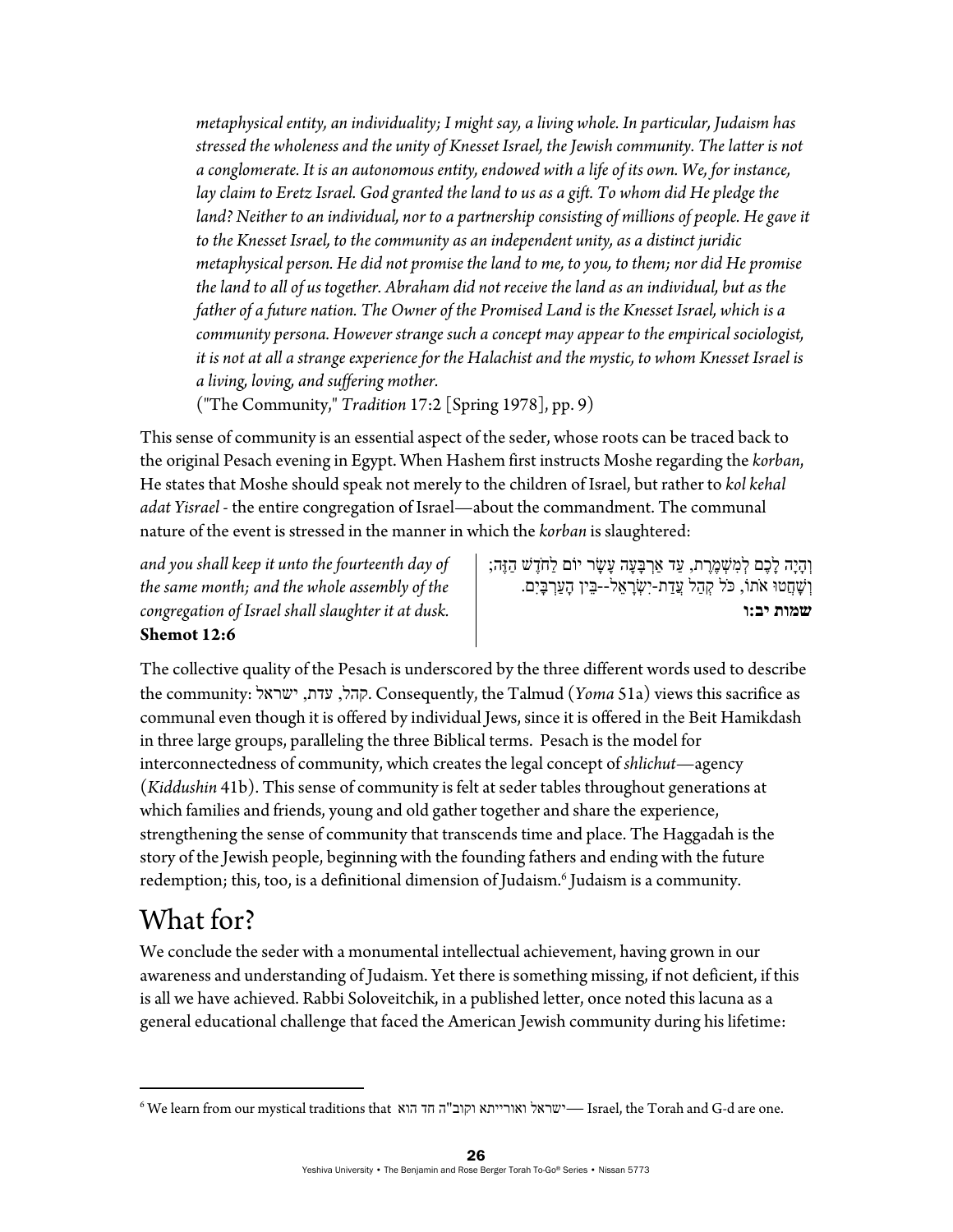*I inadvertently touched on a grave educational philosophical problem that weighs on my mind for a long time. I said, that for the religious youth, the Torah is revealed in intellectual constructs of analysis, with cognitive clarity and cold logic. However, they have not merited to its revelation in a living experiential feeling that innervates and enlivens hearts. They understand the Torah as an idea, but they do not encounter it as a reality without any intermediary, one that is sensed with taste, sight and feel. Due to this lack of Torah feeling, the outlook of many of them on Judaism is truncated.*  **("Al Ahavat HaTorah Ugeulat Nefesh Hador,"**  *B'sod Hayachid Vehayachad* **pp. 407-408)** 

נגעתי שלא במתכוון בבעיה חינוכית פילוסופית חמורה המטרידה את מוחי זה עידן ועידנים. אמרתי, כי לצעירים החרדים נתגלה התורה בצורות מחשבה למדנית, בהכרה שכלית והיגיון צונן. אולם לא זכו לגילויה בהרגשה ה"חושית" החיה, המרעידה והמרנינה לבבות. מכירים המה את התורה כאידיה אבל אינם נפגשים עמה כ"מציאות" בלתי אמצעית הנרגשת ב"טעם מראה ומישוש". מחמת העדר "התחושה" התורתית מסורסת היא השקפתם של רבים מהם על היהדות. **"על אהבת התורה וגאולת נפש הדור,"** 

**בסוד היחיד והיחד, עמ' תז-תח** 

Our Jewish life cannot simply be a sheaf of cognitive accomplishments. We learn this, too, from the seder, which is built in such an experiential manner. Our seder laws and lessons are illustrated by stories, punctuated by toasts and tastes and transformed by song.7 The ultimate desired effect of the seder is the affect, much like all of Judaism, as Rav Soloveitchik explained in his letter<sup>8</sup>:

*It must exist in taste and sight. It is very important to us. The Halacha itself, which begins with pure intellectual effort of the greatness of mind, ends with taste and sight*—*Divine visions; there are within this experience, the particles of Divine inspiration. The verse stands and cries, "taste and see that Hashem is good." The sublime goal is feeling the G-d of experience.* 

צריכה להתקיים בטעם ובראייה, חשובה לנו מאד. ההלכה עצמה, שתחילתה התאמצות שכלית טהורה של גדול הדעת, סופה טעם וראיה, מראות א-להים, יש בחווייה זו משום נובלות רוח הקודש, הכתוב עומד ומצווח: "טעמו וראו כי טוב ה'". התכלית העליונה היא הרגשת ה' ה"מוחשת."

## **(ibid, p. 412)**

All of this is because Judaism, and its four components that we have touched upon, are not the goal in and of themselves. Rather, they are the means to the ultimate goal: the cultivation of a relationship with the Master of the world.

In this vein, Judaism is remarkably empowering: it enables each of us to bring G-d into our world and our life, elevating ourselves as we develop this relationship. The seder, in its form as a microcosm of Judaism, is an important gift to help us build this relationship. It is quite fitting,

<sup>7</sup> All of these are one integrated whole, a unified experienced. For its expression in Halacha, see *Mishnat Yaavetz Orach Chaim.* no. 18.

In this deeply personal letter to the editor of the Israeli newspaper *HaDoar*, Rav Soloveitchik responds to criticism that he received from a published interview he gave to journalist Elie Wiesel. Rav Soloveitchik distinguished between the intellectual realm of Torah and the experiential aspect of Jewish life. He describes and decries the general lack of appreciation for the latter in the Torah world in his time; something that he claims is his inability to transmit to his students. His description of the Pesach seder experience is a prime example of this type of emotional and experiential Judaism (see preface to *The Seder Night: An Exalted Evening*). Rav Soloveitchik further expounds this theme of the complementary legal and living aspects of Torah in his tribute to the Rebbetzin of Talne, published in *Tradition* 17:2, Spring 1978.